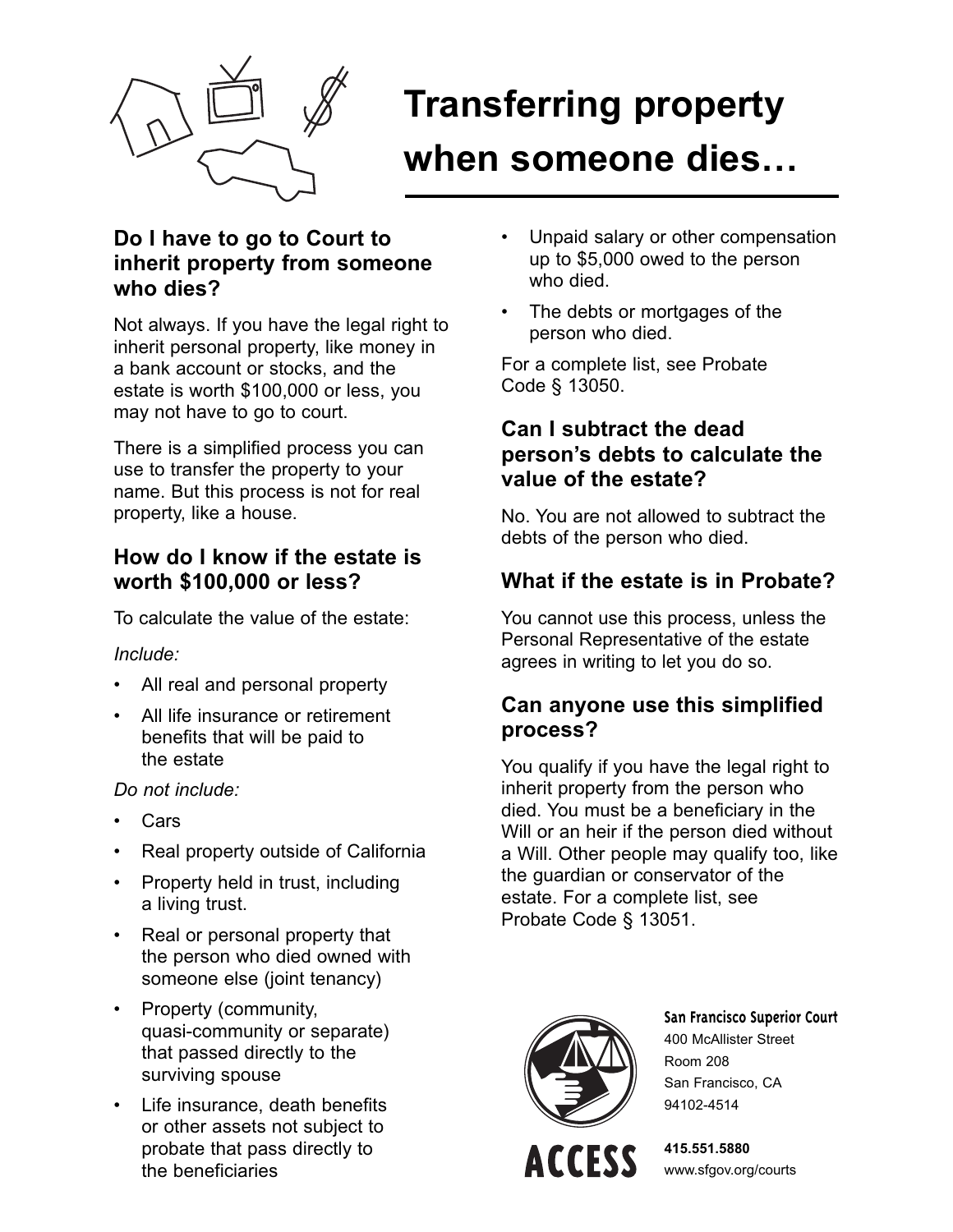#### **How do I transfer the property to my name?**

If you have the right to inherit that property, give an affidavit to the person, company or bank that has the property now.

#### **What if there are many assets to transfer?**

You can list all assets in one affidavit. Or, you can do one affidavit for each asset.

## **How do I write the affidavit?**

Many banks and other institutions have their own affidavit. So, check with them first and ask for one. If they don't have one, you can use the sample affidavit attached to this guide.

#### **What if other people are also entitled to inherit property from the person who died?**

All of you must sign the affidavit. This shows you all agree that the property listed on your affidavit can be transferred to you.

#### **Do I have to notarize the affidavit?**

No. But many institutions will ask you to. So it is a good idea to notarize it.

#### **Do I have to attach any other documents to the affidavit?**

Yes. Attach:

- A certified copy of the death certificate of the person who died
- Proof that the person who died owned the property (like a bank passbook, storage receipt, stock certificate)
- Proof of your identity (like a driver's license or passport)
- An inventory and appraisal of all real property owned by the decedent in California

#### **How long do I have to wait to transfer the property?**

You must wait at least 40 days after the person dies.

## **What if I need help?**

You can talk to a lawyer. Call the Lawyer Referral Service of the San Francisco Bar Association: **415-989-1616** 

Or, go to the ACCESS Center: Civic Center Courthouse, Room 208 400 McAllister Street, San Francisco **415-551-5880**

Or, read the law on property transfers. See California Probate Code, §§ 13100-13115.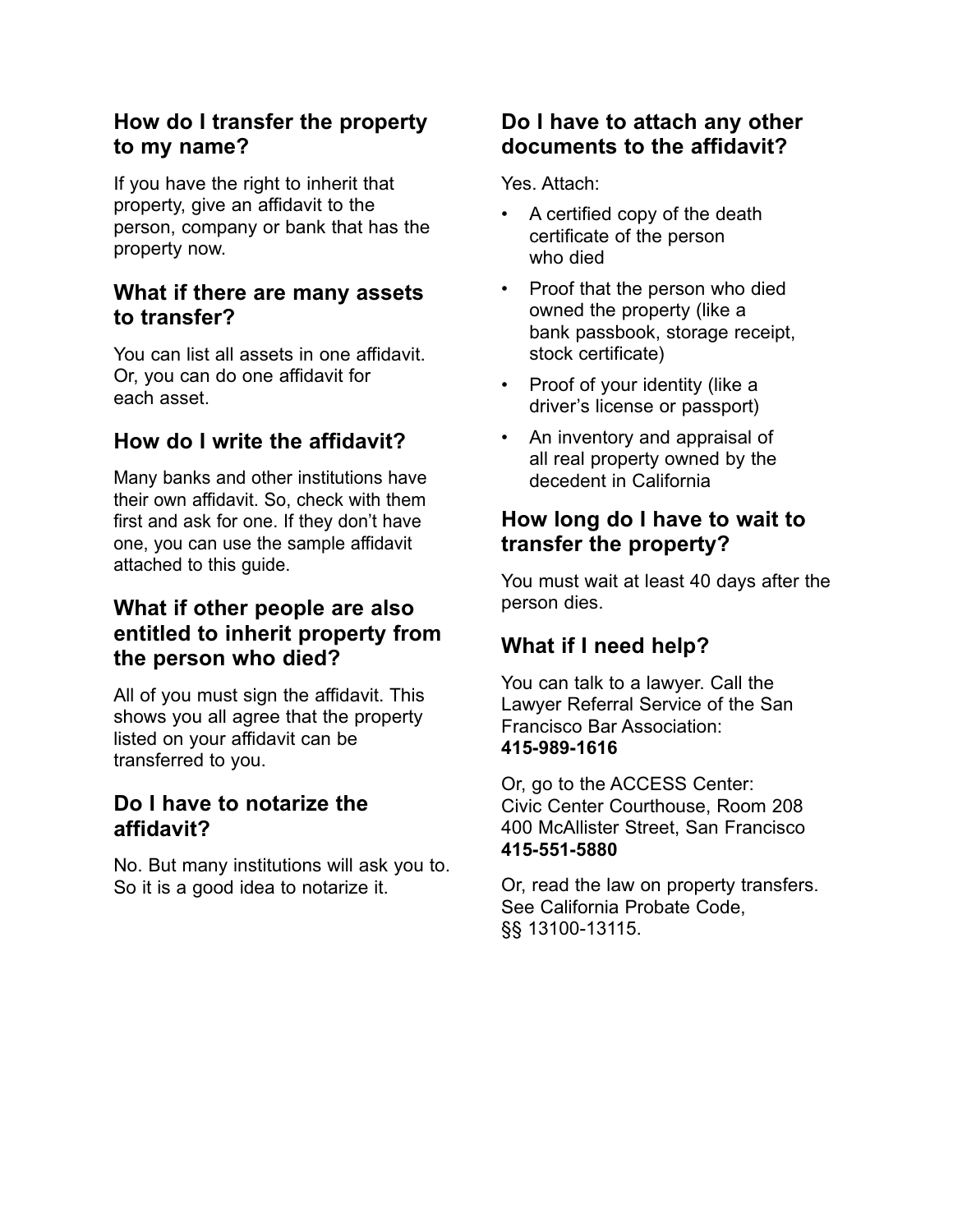## **Declaration Pursuant to California Probate Code §13100-13115**

|                                                                                                                                                                             | state as follows:                                                                                                                                                           |                                                                                                                                                                      |                                                                                                                                                   |  |
|-----------------------------------------------------------------------------------------------------------------------------------------------------------------------------|-----------------------------------------------------------------------------------------------------------------------------------------------------------------------------|----------------------------------------------------------------------------------------------------------------------------------------------------------------------|---------------------------------------------------------------------------------------------------------------------------------------------------|--|
| 1.                                                                                                                                                                          | the County of San Francisco, California.                                                                                                                                    | (name of decedent), died on ______________(date of death) in                                                                                                         |                                                                                                                                                   |  |
| 2.                                                                                                                                                                          | At least 40 days have passed since the death of the decedent, as shown by the attached certified<br>copy of the decedent's death certificate.                               |                                                                                                                                                                      |                                                                                                                                                   |  |
| 3.                                                                                                                                                                          | <b>OR</b><br>$\Box$ No proceeding is now being or has been<br>conducted in California for administration<br>of the decedent's estate.                                       | $\Box$ The decedent's Personal Representative<br>has consented in writing to the payment,<br>transfer, or delivery of the property<br>described in this declaration. |                                                                                                                                                   |  |
| 4.                                                                                                                                                                          | The current gross value of the decedent's real and personal property in California, excluding the<br>property described in Probate Code § 13050, does not exceed \$100,000. |                                                                                                                                                                      |                                                                                                                                                   |  |
| 5.                                                                                                                                                                          | <b>OR</b><br>$\Box$ An inventory and appraisement of<br>the real property included in the<br>decedent's estate is attached;                                                 | $\Box$ There is no real property in the estate.                                                                                                                      |                                                                                                                                                   |  |
| 6.                                                                                                                                                                          | The following property is to be paid, transferred or delivered to the undersigned according<br>to Probate Code § 13100: [describe the property to be transferred]           |                                                                                                                                                                      |                                                                                                                                                   |  |
| 7.                                                                                                                                                                          | The successor(s) of the decedent, as defined in Probate Code § 13006, is/are:                                                                                               |                                                                                                                                                                      |                                                                                                                                                   |  |
| 8.                                                                                                                                                                          | l am:<br>OR.<br>$\Box$ a succesor(s) of the decedent to the<br>decedent's interest in the described<br>property                                                             | described property                                                                                                                                                   | $\Box$ authorized under Probate Code § 13051 to<br>act on behalf of the decedent's successor(s)<br>with respect to the decedent's interest in the |  |
|                                                                                                                                                                             | 9. No other person has a right to the interest of the decedent in the described property.                                                                                   |                                                                                                                                                                      |                                                                                                                                                   |  |
| 10. I request that the above-described property be paid, delivered or transferred to the undersigned.                                                                       |                                                                                                                                                                             |                                                                                                                                                                      |                                                                                                                                                   |  |
|                                                                                                                                                                             | I declare under penalty of perjury under the laws of the State of California that the foregoing is true and correct.                                                        |                                                                                                                                                                      |                                                                                                                                                   |  |
|                                                                                                                                                                             |                                                                                                                                                                             |                                                                                                                                                                      |                                                                                                                                                   |  |
| [If more than once declarant is entitled to receive the described property, all need to sign this affidavit. If<br>this is the case, additional declarants can sign below.] |                                                                                                                                                                             |                                                                                                                                                                      |                                                                                                                                                   |  |
|                                                                                                                                                                             |                                                                                                                                                                             |                                                                                                                                                                      |                                                                                                                                                   |  |
|                                                                                                                                                                             |                                                                                                                                                                             |                                                                                                                                                                      |                                                                                                                                                   |  |